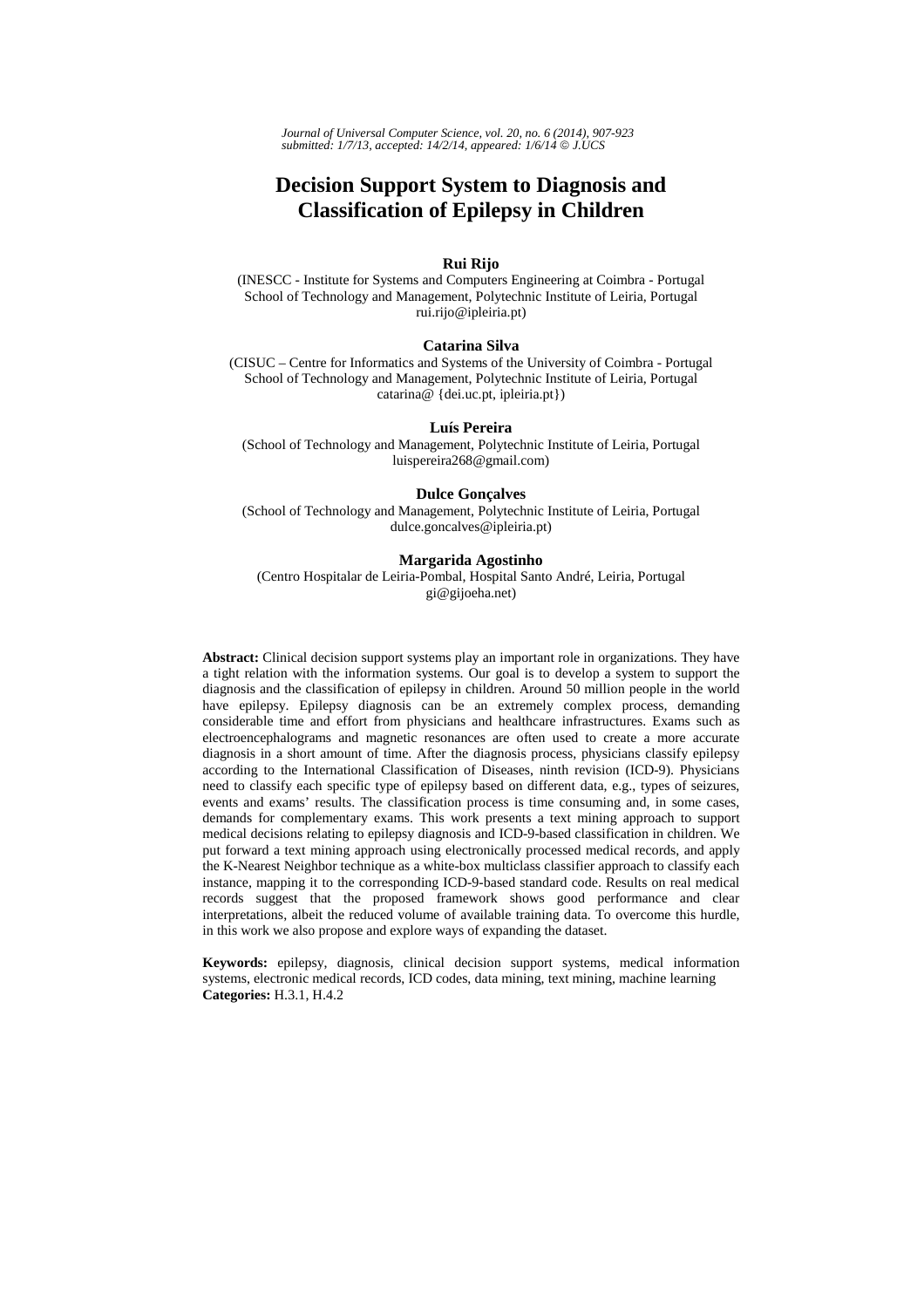# **1 Introduction**

Clinical decision support systems (CDSS) are computer systems designed to impact clinician decision making about individual patients at the point in time that these decisions are made [Berner, 07]. These systems may have a great impact in healthcare organizations by reducing the medical error, improving services, and support also better management decisions. They face project management challenges. These challenges need useful project management practices [Fernandes, 13]. This work focused in the development of a clinical decision support system to support diagnosis and classification of epilepsy in children.

According to the World Health Organization (WHO), epilepsy is the second most common neurological disease, affecting each year 50 million people around the world [WHO, 12], and 70.000 people just in Portugal (from a 10 million population) [LPCE, 13].

The process of identifying and classifying epilepsy is complex, demanding considerable time and effort [Brown, 00]. Several characteristics, symptoms and exams must be considered to reach a precise epilepsy diagnosis, to define the procedures and the medication according to the epileptic seizure type. In fact, some types of epilepsy need a rapid action in order to control the seizures and to allow patients for a normal and productive quotidian. Moreover, this difficulty becomes intensified in children, since it requires the analysis of different causes such as genetic, structural or metabolic-based ones. The responsibility of such a diagnosis in children is overwhelming because it can dramatically change a child's life, and a misdiagnose of epilepsy can lead to an inefficient therapy or even become fatal if not identified and controlled appropriately [Fogoros, 13]. These diagnoses must be classified according to a standard code as the International Classification of Diseases, Ninth Revision (ICD-9), currently in use in Portugal and in other countries like the United States of America.

ICD-9 codes are used to describe a patient's diagnosis including symptoms, diseases or disorders. An ICD-9 code contributes for a common understanding and interpretation of a diagnosis. It is important a correct ICD-9 classification for the quality of patient care and to prevent medical malpractice. ICDs are also used in the funding rules established between health organizations and the state/insurance companies. However, quite often, this is a manual time-consuming classification process carried out by physicians.

In the case of epilepsy, the diagnosis often demands for expensive complementary exams, such as an electroencephalogram (EEG). Hence, there is the opportunity to develop new processes, to reduce time and effort to determine a correct diagnosis for each patient and its ICD-9 classification. To guarantee the adoption of such processes by the medical community, the rationale behind each classification should be understandable by the physician.

However, developing a process to support ICD-9 diagnosis and classification using existing health records can be troublesome. Among other challenges, it is possible to pinpoint that the information, usually written in free text, is not always structured in the same way, making it difficult to extract important and relevant knowledge. In fact, each physician usually has his own approach of describing events or symptoms, depending on his previous learning experiences and medical practices.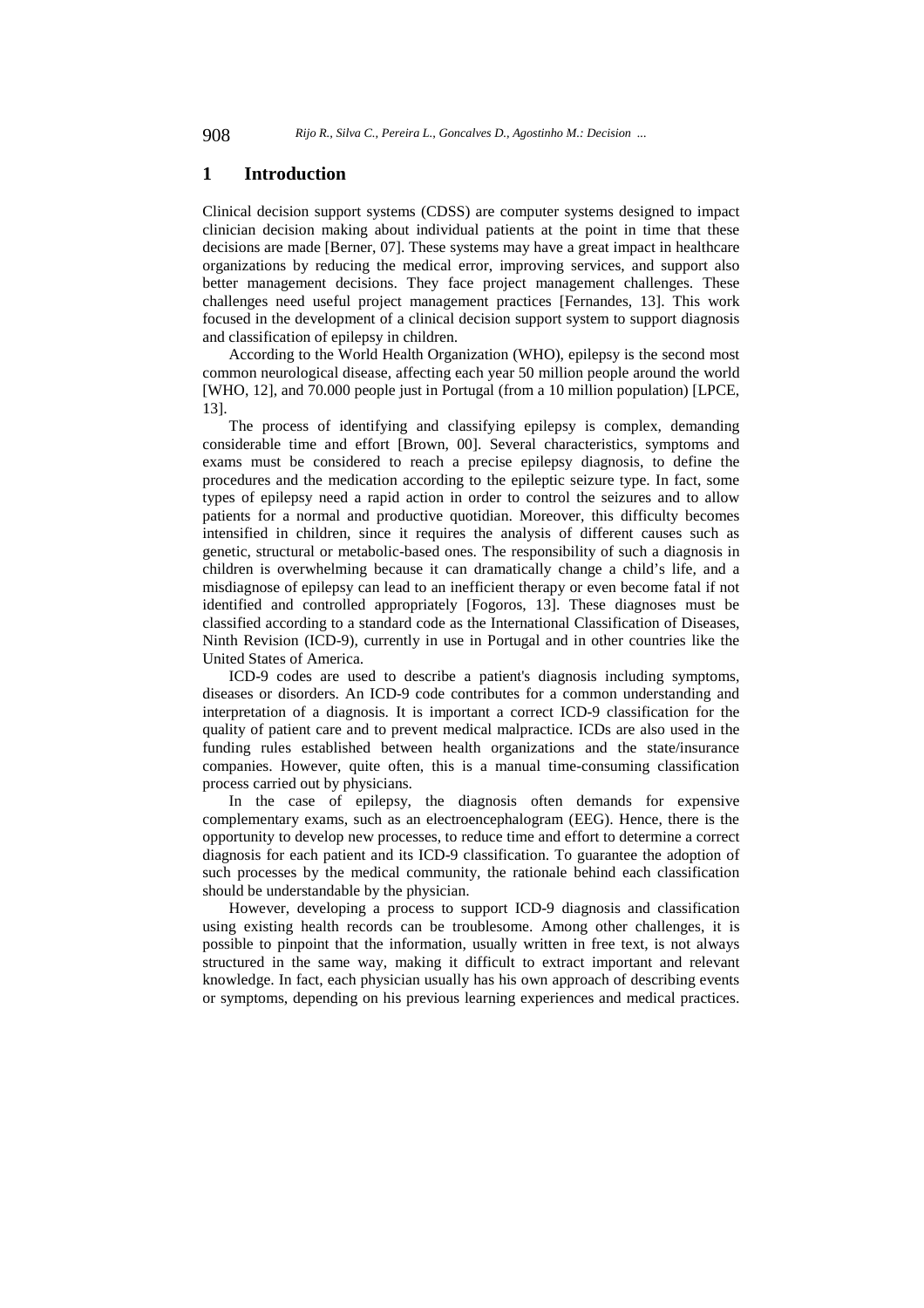On the other hand, the medical field has a specific language, which usually demands additional tools to interpret the designated terms and symptoms and to get semantic information from medical records. Additionally, mapping relevant features to the correct standard code classification can be difficult. Proper ICD-9 coding requires an understanding of how ICD-9 codes are used and the importance of accuracy in ICD-9 coding.

The present work focuses on the diagnosis and ICD-9 classification of the epileptic diagnoses based on health records written in Portuguese for children under 16 years old. The proposed approach uses real electronic health records as source, and includes the pre-processing steps that use Natural Language Processing (NLP), followed by the definition of interpretable models that can be used in real diagnostic scenarios. The research was done by a multidisciplinary team and in collaboration with a paediatric service of a hospital.

Next section introduces the concepts related with this approach, namely epilepsy, ICD-9 standard codes, health records, data and text mining. Related work is discussed in Section 3, introducing relevant projects on this research area. Section 4 presents the proposed approach to achieve a diagnosis and to its further classification. Experimental setup and results are detailed in Section 5, considering the case study scenario, its results and discussion. Finally, in Section 6 we present the conclusions and identify new research steps.

# **2 Concepts**

In this section we introduce the main concepts needed to provide context to our work. We begin with the concept of clinical decision support system, medical information systems and epilepsy, followed by the corresponding standard codes for its classification. We conclude by providing a short insight on data and text mining.

# **2.1 Clinical Decision Support Systems**

Clinical decision support systems (CDSS) are designed to assist physicians or other professionals making more informed clinical decisions, helping in the diagnosis, and analysis [Romano, 11]. Furthermore, a decision support system can support the control of costs, among others, monitoring medication orders, managing clinical complexity, performing a preventive care, and supporting administrative tasks. These systems enable to reduce medical error, medication error and adverse drug events, saving time and money [Jaspers, 10].

CDSS systems may be described in terms of five things that they do "provide the right information, to the right person, in the right format, through the right channel, at the right point in the workflow to improve health and health care decisions and outcomes" [Osheroff, 04]. Such systems do not themselves perform clinical decision making; they provide relevant knowledge and analyses that enable the ultimate decision makers – clinicians, patients, and health care organizations – to develop more informed judgments [Musen, 14]. Clinical decision support systems manage information from medical information's systems, presented in the next subsection.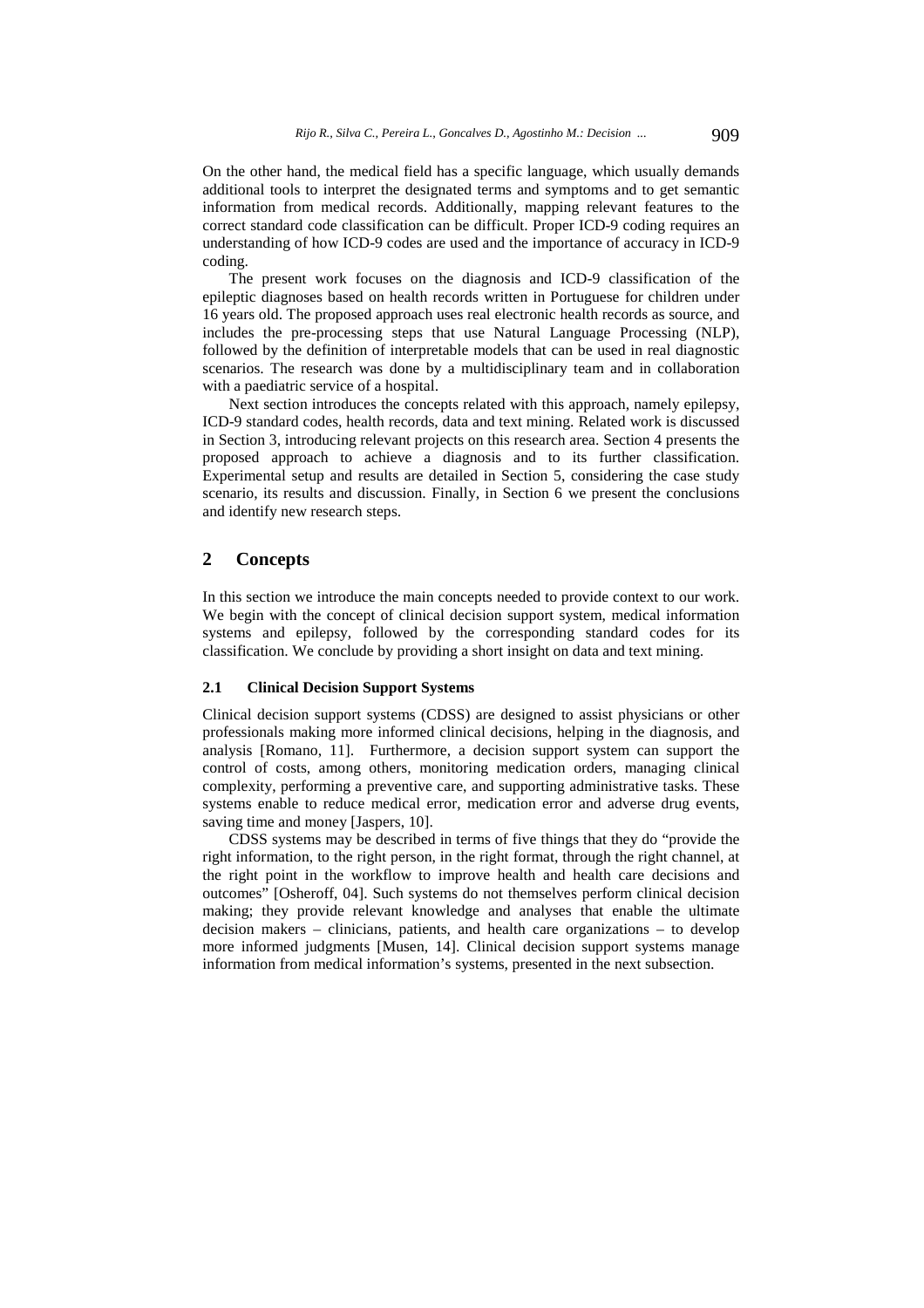#### **2.2 Medical Information Systems**

There are different types of medical information systems, such as the ones provided by hospital information systems (HIS), electronic health records (EHR) or electronic medical records (EMR). HIS are systems that can manage medical, administrative, financial and legal aspects of a hospital [Tsumoto, 11]. EHR are a collection of medical records from individual patients or from a population. These records allow tracking patients and offer decision support mechanisms to access patient information across facilities of an institution [Hoerbst, 10]. EMR include patient demographics, summaries, medical history and laboratory tests [Ludwick, 08].

However, these data sources can be either structured or unstructured. Quite often, data come in free text, with specific semantics depending on each medical school or hospital, and can have a very particular language where additional techniques or vocabularies are necessary to make medical terms understandable to a machine. This makes the perception of content more difficult to accomplish, requiring more effort and time to extract and classify [Caballero, 12], making this one of the challenges to tackle in this work.

# **2.3 Epilepsy**

Epilepsy consists of a number of recurrent and unpredictable seizures that occur through time [Engel, 12]. A seizure is a manifestation of brain electrical discharges that will cause symptoms according to the specific location they occur in the brain. Due to these electrical discharges, the brain cannot perform normal tasks causing, e.g., seizures, language disturbances, hallucinations and absences. Not all seizures are epileptic; an alarm is set only when the seizures occur often (at least two times), not being provoked by alcohol, drogues, poisoning or other diagnosed diseases [Engel, 12].

Epilepsy can be classified in different ways according to, among others, the reason of the first seizure, patient observation during the episode, original location in the brain or the events that started the seizure. Additionally, there is other information that can help in epilepsy diagnosis. For example, it is possible to classify a seizure in different ways, but usually they are classified as partial, generalized or unknown [Berg, 10]. Partial seizures are an electric discharge that was originated in a specific area of the brain. Generally, these seizures begin in a specific location but can spread to other locations developing other symptoms. Generalized seizures are a chemical instability in both sides of the brain. Unknown seizures or idiopathic epilepsy is a classification where it is not possible to determine the cause of the disease. Exams, such as electroencephalogram (EEG), computerized tomography (CT), and physical exams can help with this classification. Moreover, medical or family histories are also relevant in the identification of previous types of seizures to support diagnoses.

# **2.4 Standard Codes Classification**

Nosology is the systematic classification of diseases. In the 20th century, when medical insurance programs made payers other than patients responsible for medical care, nosology became a matter of great interest to those public and private payers [Armstrong, 11]. The most commonly used nosologies include the International Classification of Diseases with different revisons: ICD-9, ICD-10 and the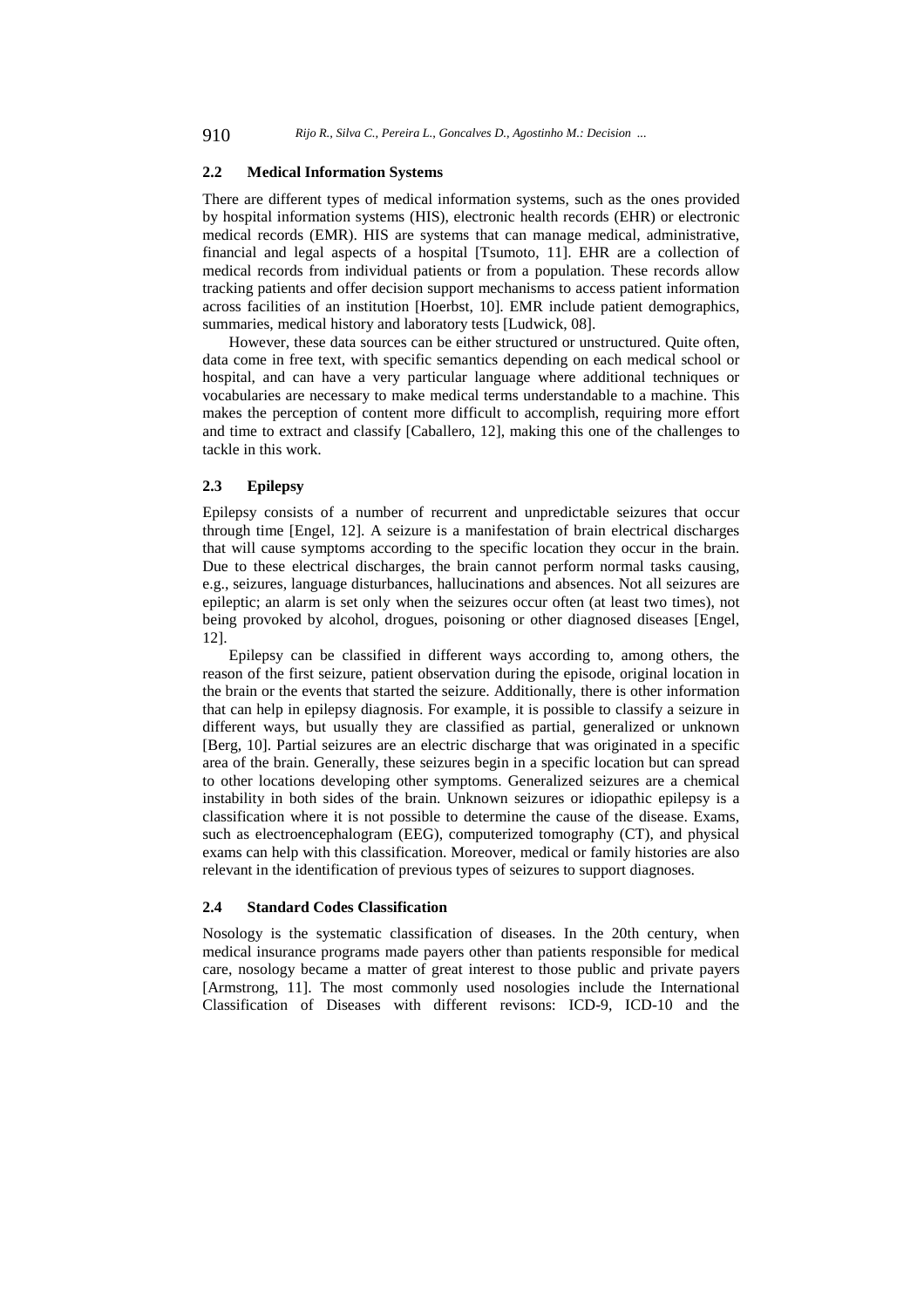Systematized Nomenclature Of Medicine - Clinical Terms (SNOMED-CT) [Coonan, 04]. These nosologies uniquely identify every diagnosis, description of symptoms and cause of death attributed to human beings. The use of these codes has expanded from classifying morbidity and mortality information for statistical purposes to diverse sets of applications, including administration, epidemiology, and health services research. The standardized codes improve consistency among physicians in recording patient symptoms and diagnoses.

It is possible to map one standard to another using tools like the Unified Medical Language System (UMLS) as these systems provide medical vocabulary, relations, syntax, and morphology.

Epilepsy ICD-9 classification is in the group of "other disorders of the central nervous system (340-349)" [ICD9Data.com, 13]. The classification number assigned is the 345 and there are 10 classification possibilities as shown by Table 1.

| $ICD-9$<br>classification | <b>Designation</b>                                                                                       |
|---------------------------|----------------------------------------------------------------------------------------------------------|
| number                    |                                                                                                          |
| 345.0                     | Generalized nonconvulsive epilepsy                                                                       |
| 345.1                     | Generalized convulsive epilepsy                                                                          |
| 345.2                     | Petit mal status                                                                                         |
| 345.3                     | Grand mal status                                                                                         |
| 345.4                     | Localization-related (focal) (partial) epilepsy and epileptic<br>syndromes with complex partial seizures |
| 345.5                     | Localization-related (focal) (partial) epilepsy and epileptic<br>syndromes with simple partial seizures  |
| 345.6                     | Infantile spasms                                                                                         |
| 345.7                     | Epilepsia partialis continua                                                                             |
| 345.8                     | Other forms of epilepsy and recurrent seizures                                                           |
| 345.9                     | Epilepsy, unspecified                                                                                    |

# *Table 1: ICD-9 classification of epilepsy*

Other possible seizure-related codes, such as 779.0 "Convulsions in newborn", 780.02 "Transient alteration of awareness", 780.2 "Syncope and collapse", 780.31 "Febrile convulsions", 780.39 "Other convulsions", exist in the ICD9 classification of epilepsy. In this work we focus our efforts in the 345.1, 345.4 and 345.5 classification codes, given the data available from our real-world case study.

#### **2.5 Data and Text Mining**

Data mining is the process of understanding and discovering patterns in large data sets to retrieve important knowledge [Fayyad, 96]. This knowledge helps finding patterns improving, among others, the process of classification of diseases, whilst saving time and money.

There are different techniques that can be used in the process of data mining, such as, association, classification, clustering, or prediction [Tan, 06]. Data mining often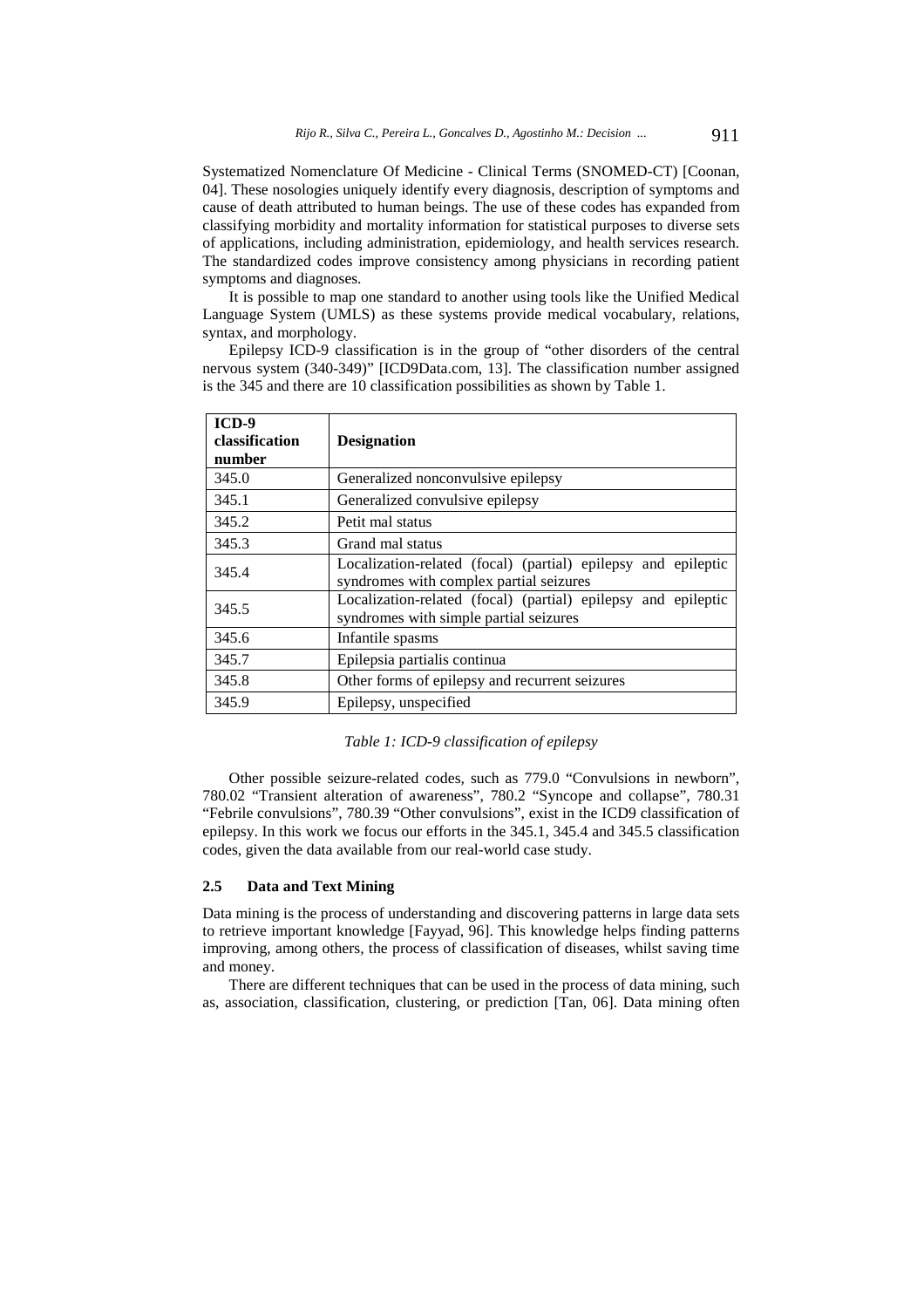makes use of machine learning methods, generally evolved from artificial intelligence, that comprise algorithms to learn from data, constructing models that can classify cases that were not previously known. There are different learning strategies that can be pursued, namely, supervised learning, unsupervised learning and semisupervised learning [Chaovalit, 05]. Supervised learning is the process of constructing models based on input-output examples given by a supervisor. Unsupervised learning aims at classifying entities on information without knowing the correct result, by grouping similar inputs. Semi-supervised learning is a learning process where only partial information is given to achieve a correct output.

When the focus of data mining includes text as input, there is a specialization area, text mining, which is centred on the extraction of information from texts [Hearst, 99]. Those texts can be in a structured or unstructured format. The latter ones imply more challenges to extract meaningful information.

Text mining is a complex process since it requires the study of the frequency of words, word classification, understanding the meaning of each word, and lexical and syntactic analysis. It is also necessary to take into account what is really needed from the text. Additionally, it can become more complex since problems usually exhibit large dimensionality (number of features in input variables that must be taken into account).

Having such a specific input format makes it necessary to perform specific processing actions. First, it is safer to execute a pre-processing spell checking, stopword removal and document structure analysis [Hammouda, 04]. Tokenization [Witten, 03], i.e., splitting the text into words, phrases or other elements and stemming [Feldman, 98], which consists in identifing words with a small syntactic variation, e.g. "wait" and "waiting", are also needed.

Applying NLP techniques include negation handling and name entity recognition [Krallinger, 05] that is used to classify entities by analysing words, classes, similar terminology, and abbreviations. Finally, word sense disambiguation is yet another technique that can be used in pre-processing to understand the meaning of each term based on the context [Witten, 03]. After pre-processing, it is possible to apply text mining techniques.

There are different techniques in text mining, some adapted from data mining, namely, text summarization, information retrieval, and clustering. Text summarization captures the most important points in a text to create a summary. Information (document) retrieval allows locating and extracting information through user queries. Clustering is an unsupervised technique that discovers groups of similar cases [Tseng, 07]. Another technique for faster and better text extraction is the vector space model [Han, 06]. Vector space model represents documents or searches by vectors and tries to find similarities between them [Tan, 06]. These vectors have the necessary keywords extracted from the respective documents.

It is also possible to make use of ontologies to achieve the classification faster and simpler. Ontologies are, generically, a list of concepts organized within classes, subclasses, properties, attributes and instances that can be useful to retrieve identifiers in documents to describe words and their relations [Wongthongtham, 09].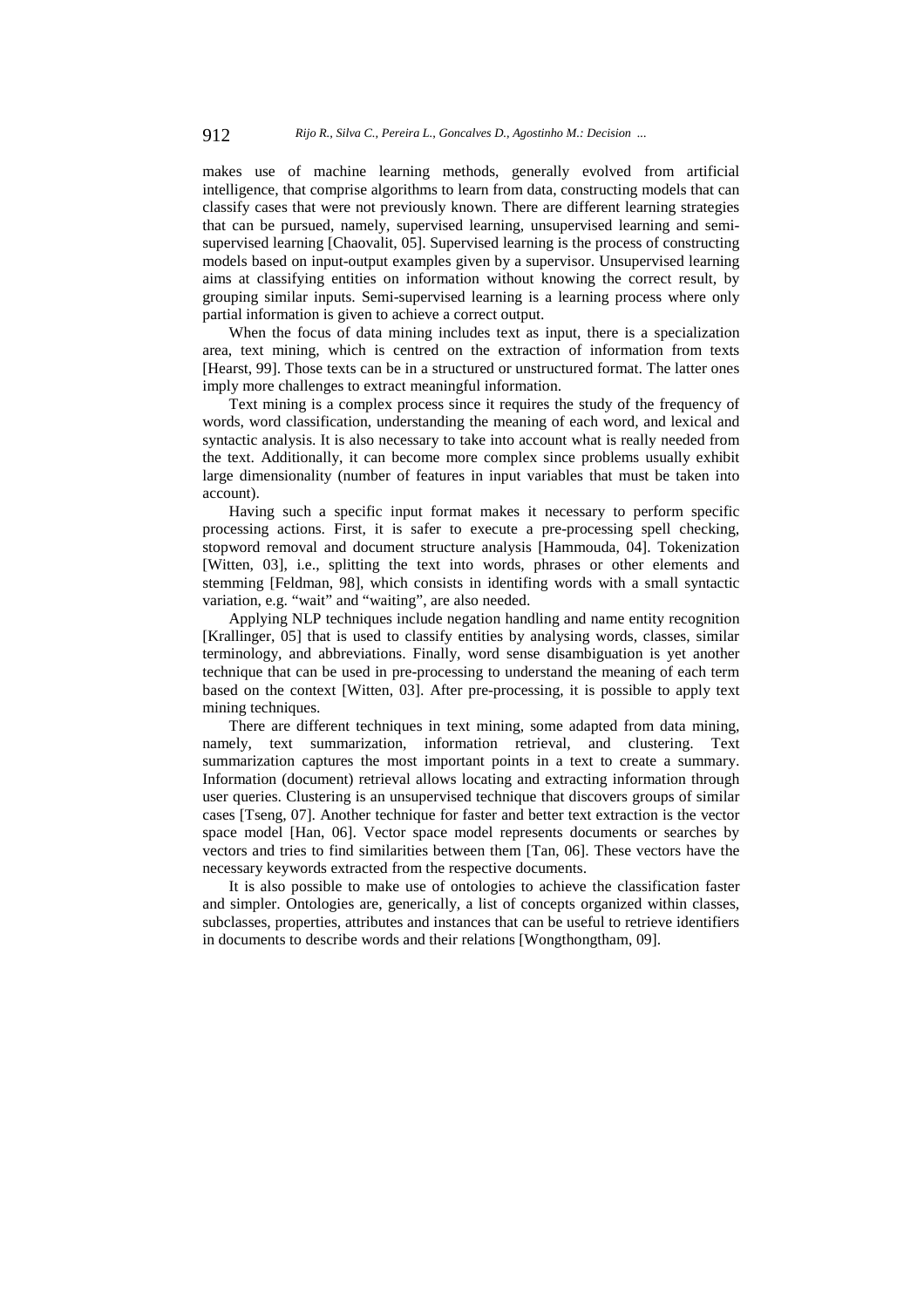# **3 Related Work**

In this section we discuss works presenting epilepsy approaches with text mining and standard codes. There are some applications using text mining based on standard codes, like Computer Assisted Medical Information Resources Navigation & Diagnosis Aid Based on Data Marts & Data Mining (CAIRN-DAMM), which is a project applied to Areteion University Hospital in Greece with the objective of managing documents, multimedia documents retrieval, classify diagnoses based on ICD-9 and Data Mart. This project can also store medical information e.g., multimedia or texts, organize and retrieve documents based in Natural Language Queries (NLQ) [Karanikolas, 03]. NLQ is a system that interprets human language allowing queries based on uncontrolled terms, e.g., keywords that are not known, that can be present in documents. These keywords are classified as an entity, e.g., "diagnostic" or "person". Furthermore, a ranked list is used to retrieve the correct classification according to the uncontrolled terms and their relationships present in the document. Each document is represented by a vector of existent uncontrolled terms, where ICD-9 diagnoses are proposed using classification rules.

Ruch et al. [Ruch, 07] help clinical professionals assigning ICD-10 codes in the Swiss University Hospital of Geneva, making use of a French thesaurus to identify the words and also information from the institution. This project uses classification tasks based on ranking and multiclass classification, instead of binary classification, achieving better precision. First, data are pre-processed using stopword removal, negation handling, stemming, quality restoration (misspellings, diacritics), format normalization, and data acquisition. Then, a set of supervised learners is used and data-poor categorizer to assign unknown diagnoses that are not represented in the knowledge based of the institution.

Roque et al. [Roque, 11] conducted a research work for a Danish psychiatric hospital to extract information by gathering phenotypic descriptions of patients from medical records and classifying them based on an ICD-10 ontology to obtain patient stratification and disease co-occurrence statistics.

A different study was conducted in several health maintenance organizations served by Kelsey-Seybold clinics in Houston [Holden, 05] to develop an algorithm that could detect epilepsy cases, based on combinations of diagnoses, diagnostic procedures, and used medication on electronic medical records, according to the standard code ICD-9. This study focused on building an algorithm that could maximize the sensibility and specificity, to increase the positive predictive value, lowering the false positive cases.

Davis et al. [Davis, 10] developed their work on epilepsy in children who enrolled in any type of school with attention-deficit or hyperactivity disorder. This study analyses the incidence and characteristics of epilepsy among population, based on electronic medical records. Characteristics of seizures, tests, and treatments were considered in order to create a diagnosis and initiate treatment for attention-deficit or hyperactivity disorder in children with epilepsy.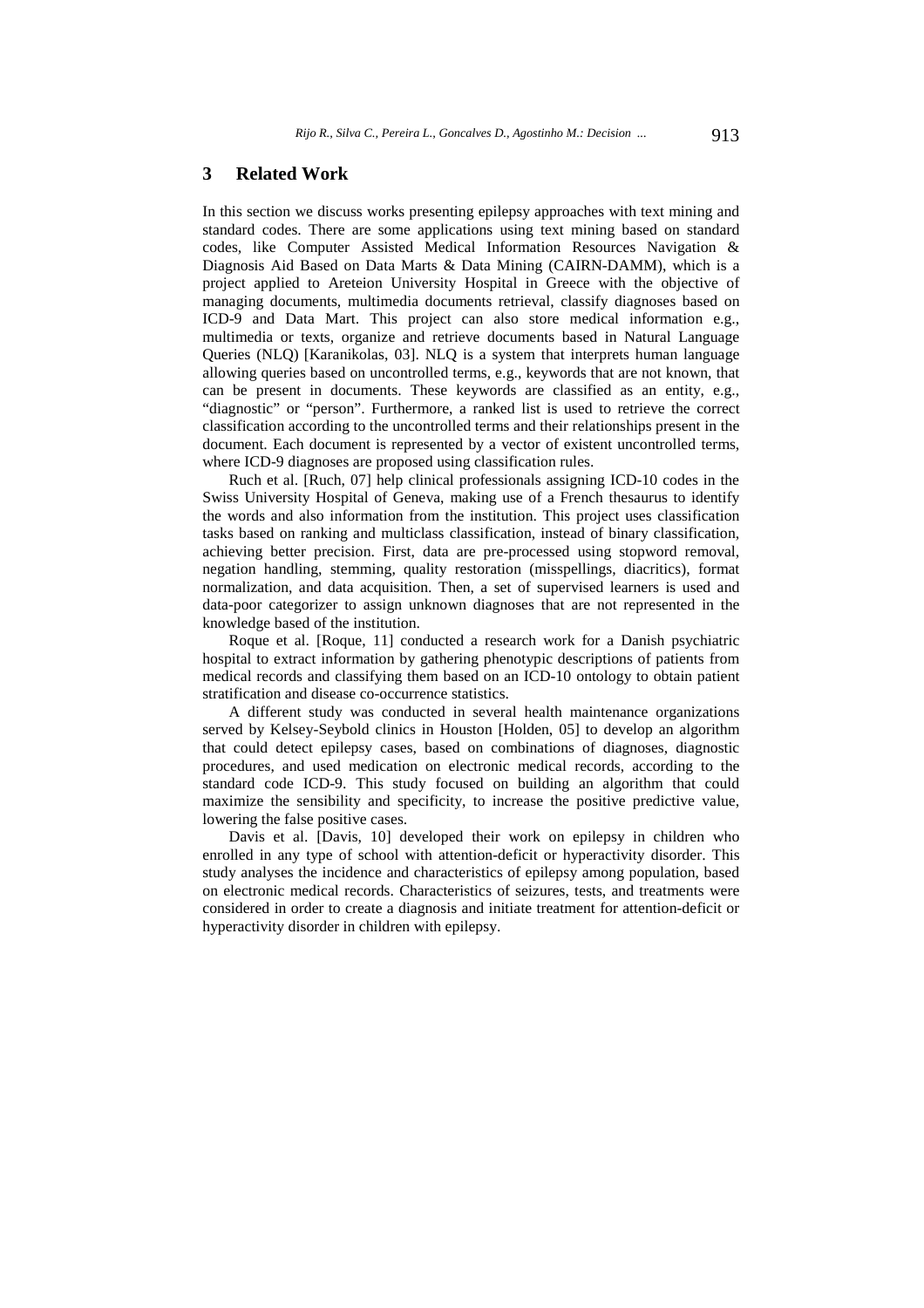### **4 Proposed Approach**

Our work focuses on clinical diagnosis and ICD-9 classification of the epileptic diagnoses based on health records written in Portuguese. It is ontology-based and can be easily used in other languages and uses white-box approaches, where physicians can understand why and how the system classifies a disease of a patient, showing symptoms and rules. To reach this goal, text mining is used to extract all the relevant information, in order to identify and classify entities, e.g. symptoms, to reach the objectives, and specifically to determine a diagnosis and its ICD-9 classification. This approach intends to support decisions, to reduce time, effort and medical error in a diagnosis, treatment, prescriptions and ICD-9 classification.

Figure 1 depicts the general proposed approach to process medical information, reach a diagnosis, and classify epilepsy. The most important input are the patients' medical records that include the information that physicians write about each patient. This input is received as plain text and is processed using text mining techniques.



*Figure 1: Proposed approach to process medical information* 

We start with a pre-processing step. In this step documents are first cleaned using a spell checker, replacing acronyms, removing duplicated characters and applying grammar rules. This helps to identify and extract relevant information.

Then, a tokenizer classifies words, sentences and punctuation marks. A tagger is then used to classify each word grammatically and a stemmer identifies words with small syntactic variations. Entity recognition and ontology tools categorize the entity for each word. An ontology was developed to provide additional knowledge about some words, making it possible to find expressions that could help classifying probable epilepsy.

At this moment, different relations and rules between words are provided, e.g. finding more than one seizure, epilepsy history, family epilepsy history, loss of awareness, or irregular movements. With these rules, entities are classified and the result is a dataset that can be used by learning algorithms to create a model that can classify new words or rules, which can appear in the text.

A supervised learning approach is then pursued, since there is a classification for each record, i.e., each one has a final diagnosis to build a model to classify future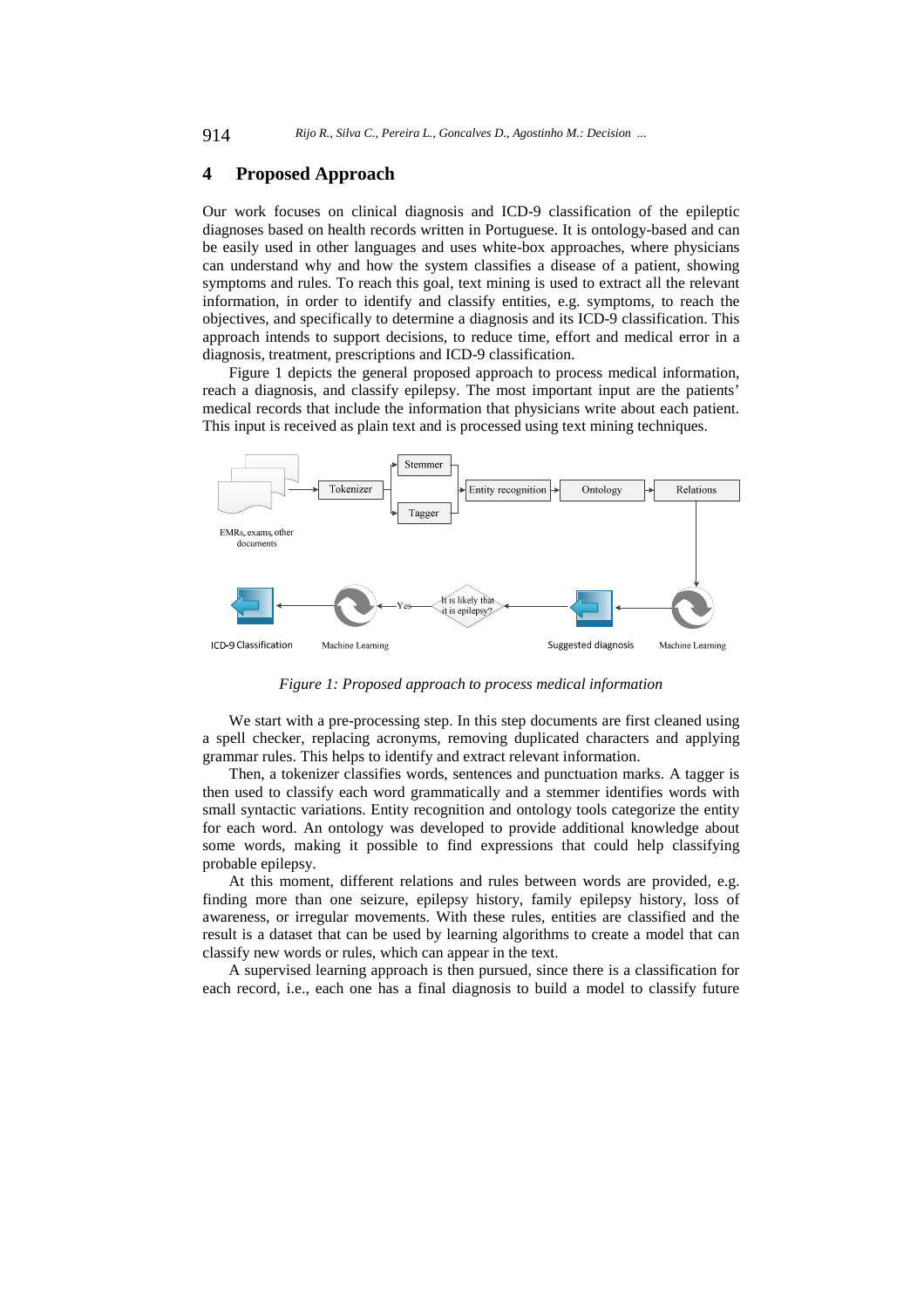records. For each record classified as probable epilepsy, a new model, previously created also with a supervised learning, suggests the ICD-9 classification.

The system can also learn through the physician with new clinical cases. It is possible that the system learns new symptoms, or adapts the way of classification according to the physician. This will be possible by adjusting the classification that already exists or simply add new meaning of words to an existent category.

Cross Industry Standard Process (CRISP) is the methodology chosen for this research. This methodology has different steps, in concrete, business understanding, data understanding, data preparation, modeling, evaluation and deployment. Business understanding allows the insight of objects and requirements to be achieved. At that time, it is necessary to understand the information, knowledge that is important to remove and prepare the data in order to build models, that are evaluated and the best that fits the problem is chosen.

# **5 Experimental Setup and Results**

### **5.1 Frameworks**

We use the General Architecture for Text Engineering (http://gate.ac.uk/) framework for text mining. GATE is considered one of the best tools for language processing and information extraction for text mining [Ruch, 07]. It allows the use of ontologies, tokenizer, and machine learning to classify information. GATE is also one of the most used applications in the medical field and was therefore elected in our approach. It has, however, some restrictions. Some plugins can only classify English. Therefore, to use Portuguese texts, it was necessary to get other tools that could classify Portuguese language in a more complete way for the language-dependent plugins in GATE. For this purpose, Freeling (http://nlp.lsi.upc.edu/freeling/), a tool that supports Tagging, Stemming and Entity Recognition in several languages, including Portuguese, was selected. Freeling is used to preprocess Portuguese language, classifying the words grammatically, and to find some relevant entities through the tagger, stemmer and entity recognition features. The tool receives documents (in plain text) and identifies a possible classification for each word or expression.

Figure 2 presents a general view of the software architecture to support the proposed approach to process medical information, achieve a diagnosis and classify epilepsy.

An integration engine was created to join these classifications and to add annotations, with the help of ontologies. These annotations will support the development of rules to find relevant characteristics that, in turn, will classify the probability of a patient having epilepsy. The developed ontology is based in the Unified Medical Language System (UMLS) (http://www.nlm.nih.gov/ research/umls/), which offers knowledge about Portuguese words or expressions, such as anatomy or events, paramount for classification. The ontology was built in Protégé (http://protege.stanford.edu/), an open source ontology and knowledge-based framework. The rules were implemented with the Java Annotation Pattern Engine (JAPE), a plugin of GATE. With this module (Relations) capable of creating relations between entities, the relationships are established to be the learning base of supervised classification. The machine learning setting of GATE was also used to identify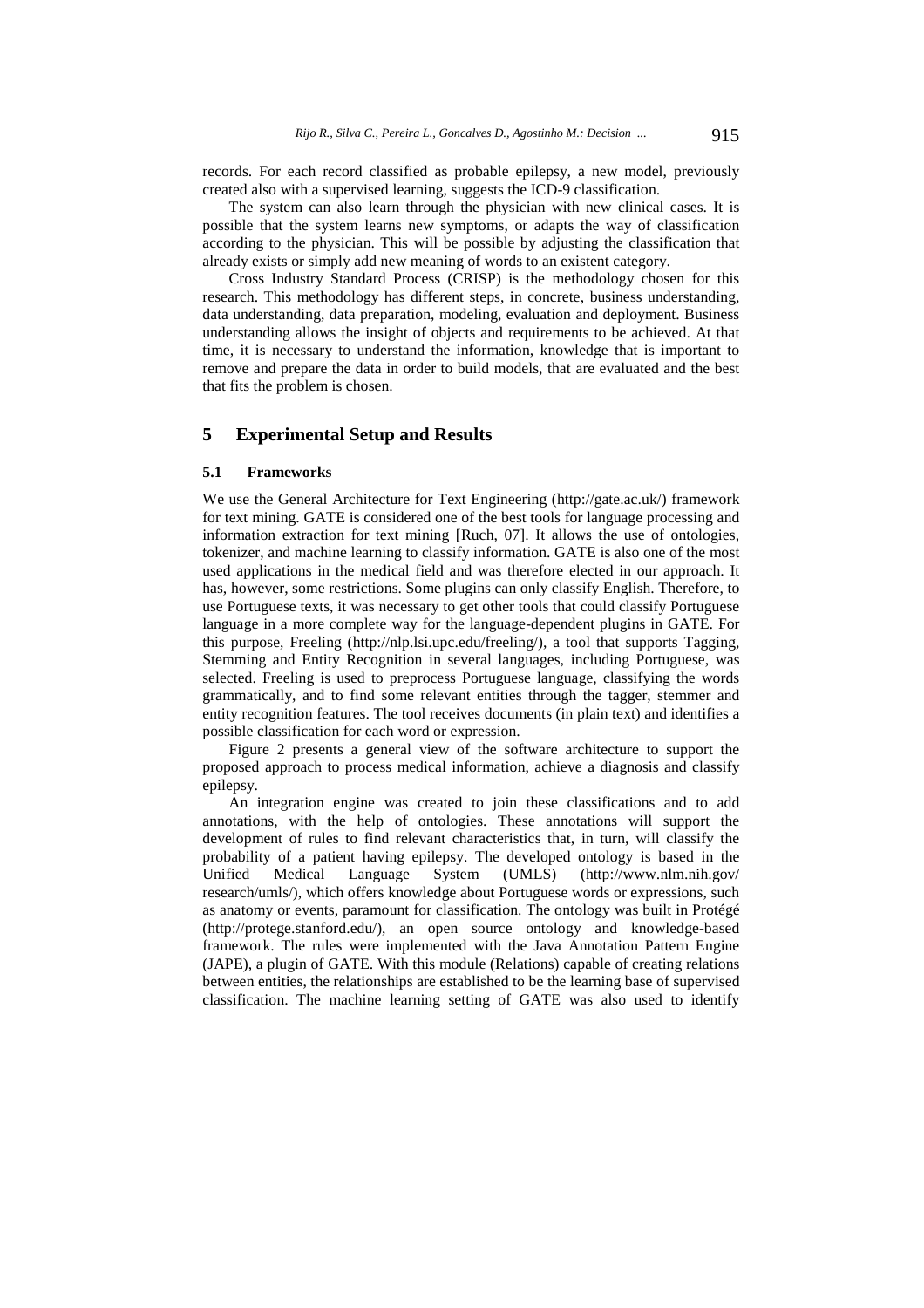probable classifications and other rules on text that were not previously specified. This will identify words or patterns from annotations, on text, in order to select the relevant features. For example if it is found an annotation of "movement" next to an "abnormal" or "involuntary" and before any punctuation mark or conjunction, then it is identified as "involuntary movement". In the end, annotations are created for all features, to provide information that can be used by the GATE machine learning. Since GATE does not support numeric features, we used another tool for machine learning, namely Weka [Roque, 11]. Therefore, an Attribute-Relation File Format (ARFF) was created with JAPE, to export the results obtained in pre-processing in GATE to Weka (http://www.cs.waikato.ac.nz/ml/weka/).



*Figure 2: Software architecture to support the proposed approach* 

#### **5.2 Dataset – Real-world case study**

The process was tested with a real-world dataset, constructed with anonymous patient records, provided by a hospital. The records contain epilepsy diagnoses. For each of these records the final diagnosis was defined, as well as the main features that led to that diagnosis. With this information it was possible to determine relevant features that could lead to a possible epileptic seizure type.

Then, we built rules in JAPE to find these features and mark them as annotations to be understandable by GATE Machine Learning. With this classification it was possible to check if a word appeared or not on the records and if it was mentioned as a negative symptom, such as "didn't had seizures". A numeric classification was defined, where "-1" represented a negative symptom, "1" if a symptom was encountered and "0" if not mentioned. Subsequently, intensity was verified, to give more detail to each feature. If a patient had intense loss awareness, this feature would have more importance than a simple mention of loss awareness on text. In addition, a nominal classification for training the final class was put forward, i.e. the seizure type was annotated according to the standard code of the final diagnosis, e.g. "345.5", which means "Localization-related (focal) (partial) epilepsy and epileptic syndromes with simple partial seizures", according to ICD-9.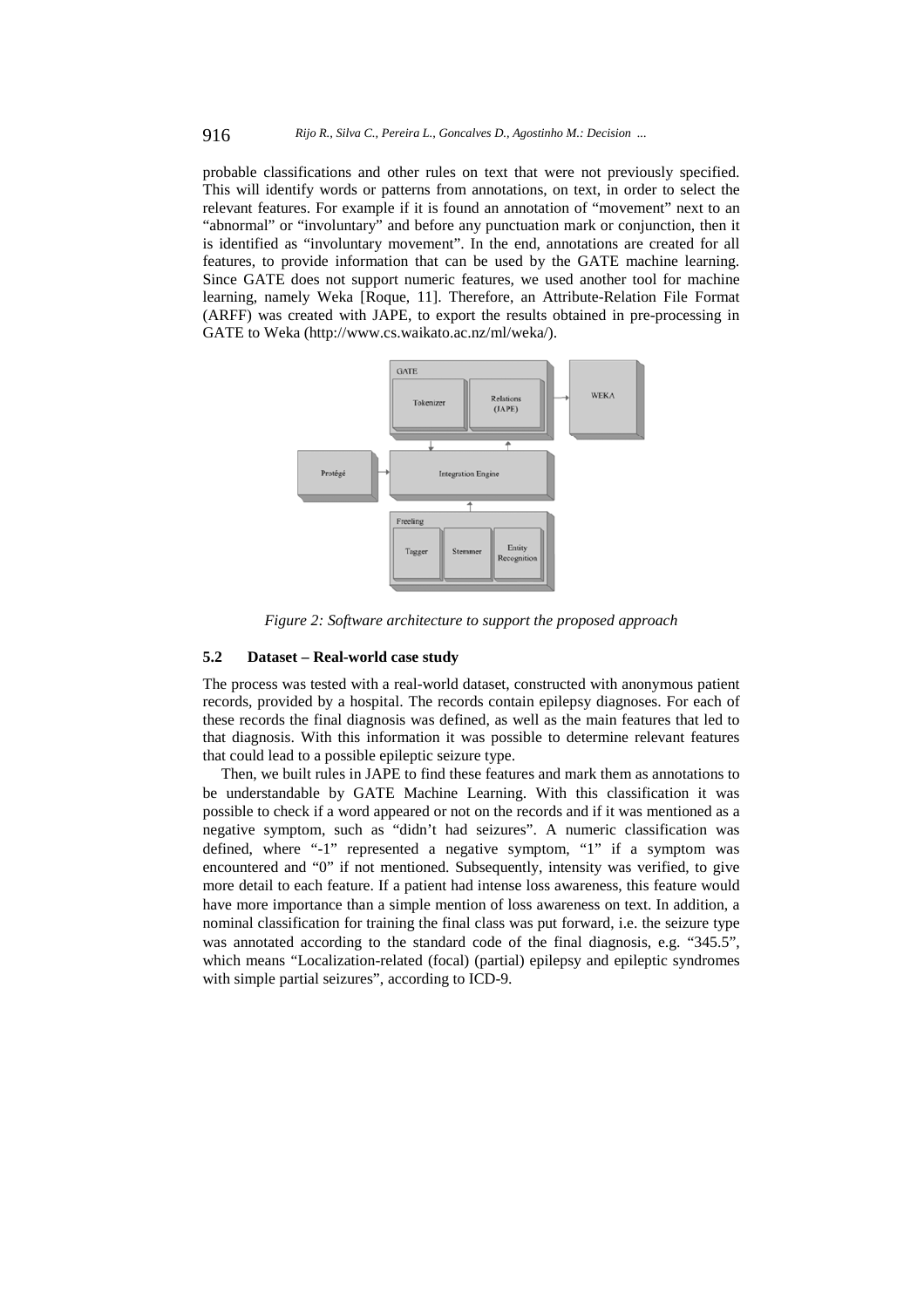The procedure of gathering medical records was very time consuming and did not allowed for the collection of a large number of records or a wide diversity of symptoms and diagnoses. All medical records were extensive, in paper, and handwritten. The team spent a considerable amount time in the digitalization of those records and understanding the key characteristics of epilepsy in children. Therefore, only some types of diagnosis were discovered and an initial test with 19 complete medical records was carried out. Table 2 shows the set of seizure types that were found on the medical records provided.

|                        |                                 | <b>Frequency on</b><br>dataset | ICD-9 code |
|------------------------|---------------------------------|--------------------------------|------------|
| <b>Seizure</b><br>Type | Complex focal seizure           |                                | 345.4      |
|                        | Simple focal seizure            |                                | 345.5      |
|                        | Generalized convulsive epilepsy |                                | 345.1      |

*Table 2: Seizure type frequency on dataset* 

#### **5.3 Evaluation Metrics**

To tackle a multiclass problem as the present one, different approaches can be followed. We opted to divide the text mining problem into several two-class problems, using a *one vs. all* approach. To evaluate the decision task, we first define possible outcomes of the classification: True Positive, TP as (a), False Positive, FP as (b), False Negative, FN as (c), and True Negative, TN as (d). Several measures have been defined based on these values, e.g., error rate ((b+c)/(a+b+c+d)), recall  $(R=a/(a+c))$ , and precision  $(P=a/(a+b))$ , as well as combined measures, such as, the F1 measure, combining recall and precision in a single score:  $F1=2*P*R/(P+R)$ . F1 is one of the best-suited measures for text classification, since it deals well with unbalanced scenarios, which are quite common in text classification.

Having several classifiers, some form of averaging has to be used to find total criteria values. There are two types of averaging: micro-averaging and macroaveraging. In micro-averaging, performance tables for each of the categories are added, and the criteria are computed. In macro-averaging, performance measures are computed separately for each category and the mean of the resulting performance is taken. The results presented in this paper use macro-averaging.

### **5.4 Learning and results for the diagnosis**

Machine Learning has different processes of deducting or inducing models (functions) from data, which can be used to map new documents. To achieve a diagnosis for each dataset record, a simple K Nearest Neighbor (KNN) algorithm was chosen, assigning the class most common among the K nearest neighbors. Table 3 shows the F1 results for different values for K and different numbers of crossvalidation folds. Cross-validation was considered given the number of patient records that were available. Tests were carried out with 19 records. This number of records is undoubtedly low, but still it is possible to perform some analysis of the obtained results. From Table 3, we conclude that the best scenario is with  $K=1$ . These results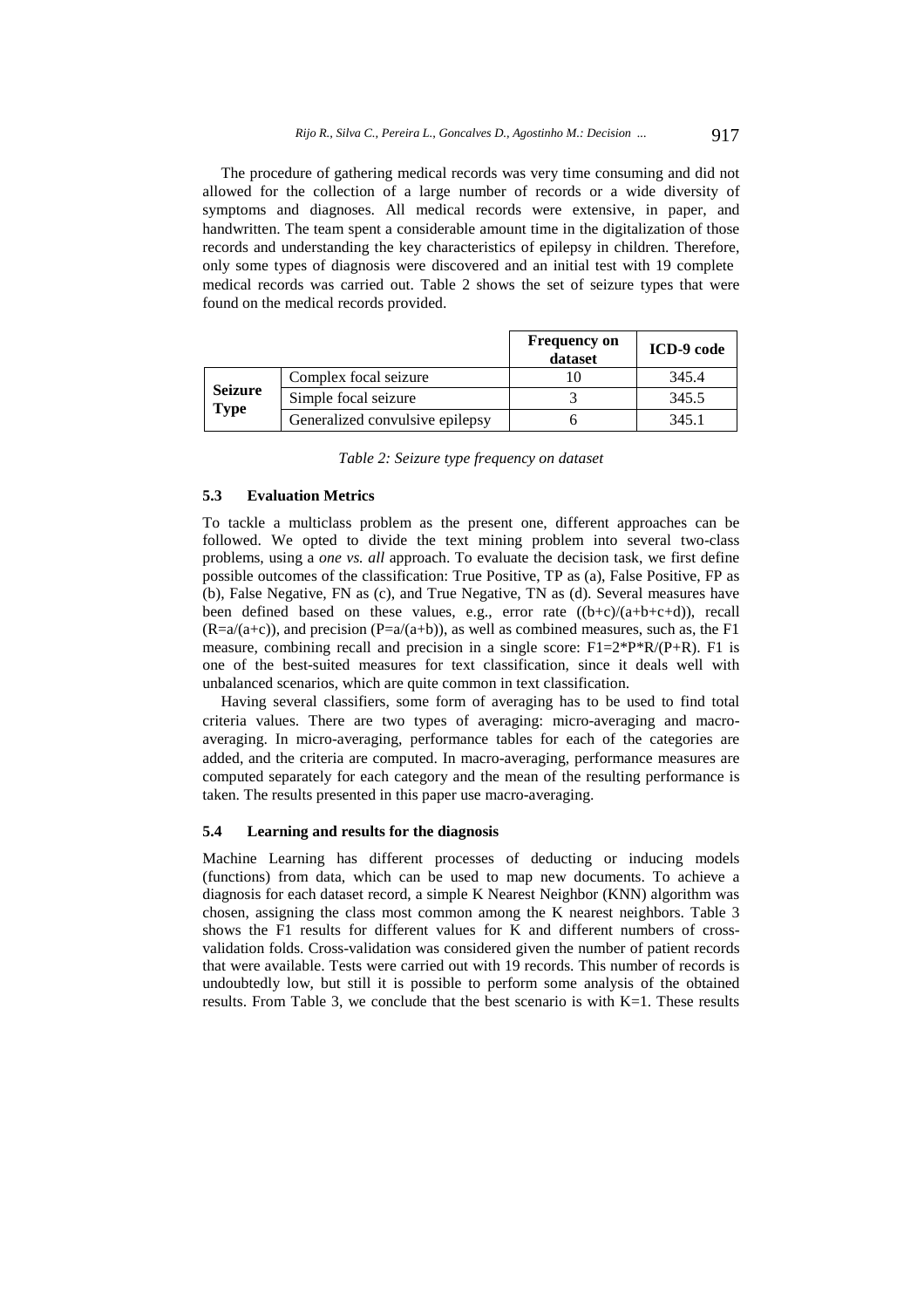are only preliminary with the risk of over fitting training models, which can occur when handling complex models with more features than examples.

The incorrect classifications are usually alarming mainly if they are false negatives, i.e. instances that were classified as not having epilepsy, but in fact are epilepsies. It is crucial to avoid these errors because getting a treatment to control seizures, in most people, stops the seizures from occurring. Results so far are encouraging. However, more medical records will be needed to get more confident results.

|         |  | <b>Cross-validation (folds)</b> |        |        |        |  |  |
|---------|--|---------------------------------|--------|--------|--------|--|--|
|         |  |                                 |        |        |        |  |  |
| K-value |  | 88.89%                          | 88.89% | 100%   | 100%   |  |  |
|         |  | 77.78%                          | 88.89% | 100%   | 100%   |  |  |
|         |  | 77.78%                          | 66.67% | 77.78% | 77.78% |  |  |

*Table 3: F1 performance for KNN* 

#### **5.5 Learning and Results for the ICD9 classification**

In order to achieve an ICD-9 classification for each dataset record, a multiclass classification using *one vs. all* with KNN algorithm was chosen, assigning the class most common in the K nearest neighbors.

Table 4 shows the difference between the initial results with simple focal seizures and without them, with a value for K=3, using 3-fold and cross-validation. Crossvalidation was considered, given the number of patient records that were available. Tests were carried out with 19 records, which while undoubtedly low, still make it possible to perform some analysis of the obtained results.

Analyzing these results, it is possible to conclude that records of simple focal seizure are extremely scarce for the learning procedure to have acceptable results, making it impossible to obtain any true positive instance or a valid F1 measure. Therefore, other tests were carried out, removing the examples for simple focal seizure from the dataset. Results presented in Table 5 present a slight improvement over initial results, showing that gains can be attained providing a richer dataset, regarding the quality of representation of each type of epilepsy,.

These are preliminary results. As previously, there is the risk of over fitting of the training models, which can occur when handling a model with more features than examples.

| <b>Seizure Type</b>                | FP | FN | TР | TN | F1    |
|------------------------------------|----|----|----|----|-------|
| Complex focal seizure              |    |    |    |    | 73.0% |
| Generalized<br>convulsive epilepsy |    | 10 |    | 3  | 62.2% |
| Simple focal seizure               |    | 15 |    |    | N/A   |

*Table 4: Initial results on seizure type classification*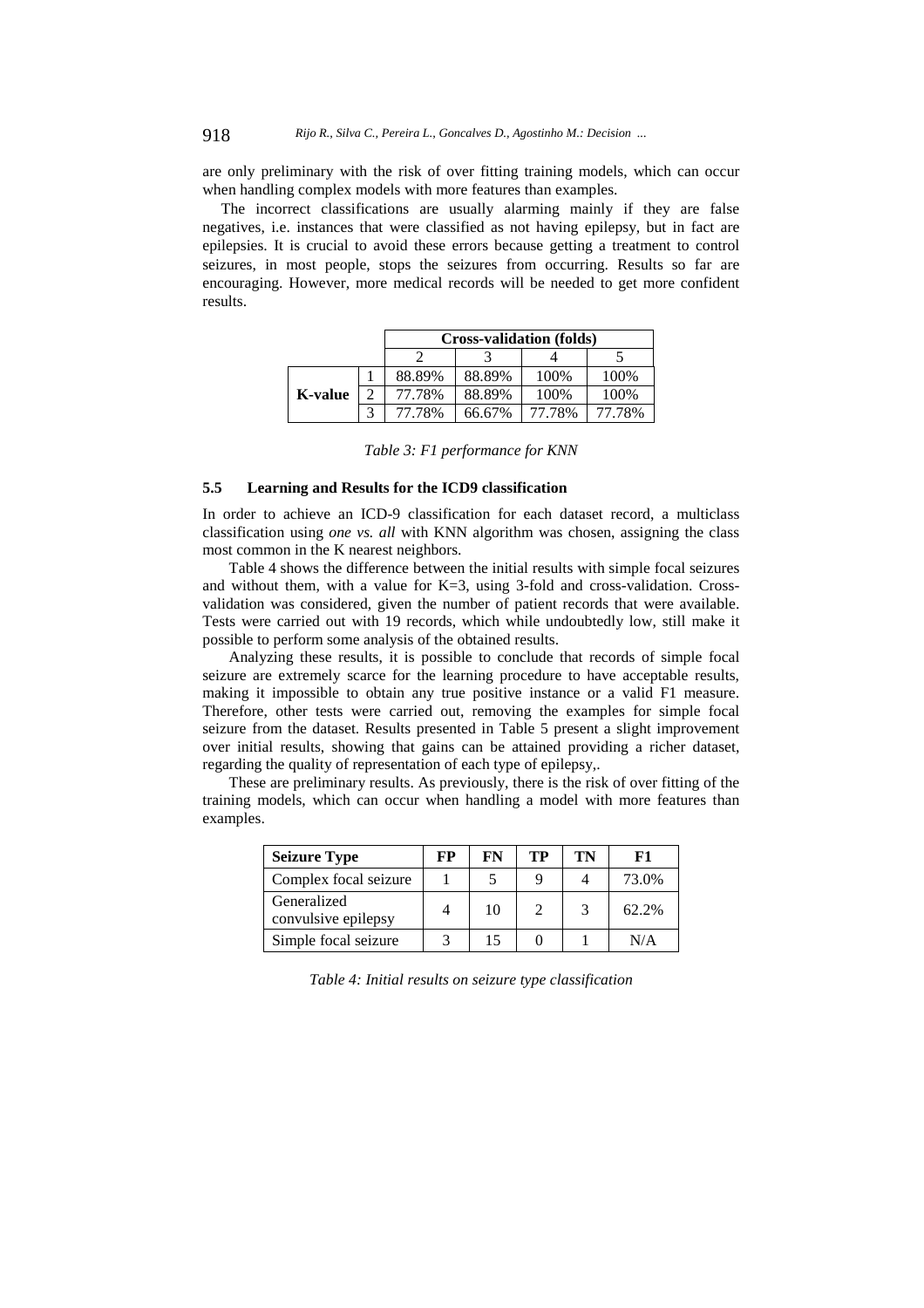Further analyzing the performance results, we can see that the number of false negatives has been significantly reduced, especially in the complex focal seizure case (from 5 to 3), which is extremely relevant in medical settings. These incorrect false negative instances are usually alarming, i.e. these errors are important to avoid because getting the right treatment to control seizures, in most people stops the seizures from occurring.

Results so far are encouraging with an F1 average measure of 71.05%; however more medical records and different seizure types will be needed to get more confident results.

| <b>Seizure Type</b>                | FP | FN | TР | TN | ${\bf F1}$ |
|------------------------------------|----|----|----|----|------------|
| Complex focal seizure              |    |    | Q  |    | 74.0%      |
| Generalized<br>convulsive epilepsy |    |    |    |    | 68.1%      |
| Weighted Average                   |    |    |    |    | 71.05%     |

*Table 5: Preliminary results on seizure type classification* 

### **5.6 Expanding the dataset**

Due to the limited number of electronic medical records available and the irregular distribution of their characteristics, it was necessary to expand the dataset. We decided to use the crossover technique for this purpose, as it allows the combination of parts of the existing records, generating new records, when applied to the available medical records. For this, medical records were divided into approximately equal parts. These parts are the input to the crossover technique. Selecting randomly these parts we built new electronic medical records. Figure 3, shows the crossover technique over the records.



*Figure 3: Crossover applied to medical records*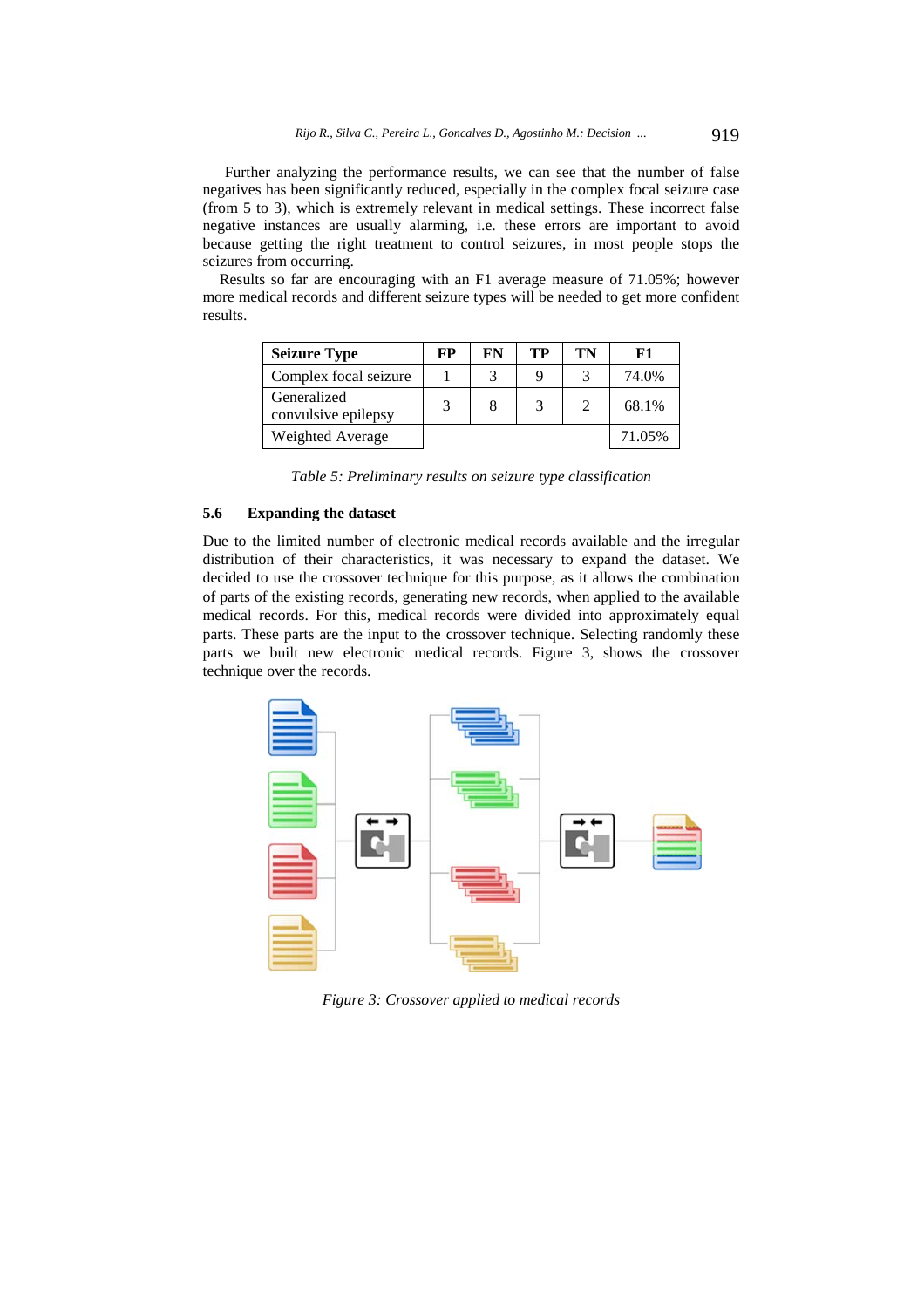As these new records may be illogical from the medical perspective, the analysis of the medical team was necessary to assure validation for the classification process of a probable epilepsy and ICD classification. After the process we got 91 records classified with a diagnosis of epilepsy and 22 records without epilepsy.

# **5.7 Learning and results from the expansion of the dataset applied to the diagnosis classification**

We applied the expanded dataset to the diagnosis classification, using KNN (IBK in Weka), Fuzzy Unordered Rule Induction Algorithm (FURIA) [Hühn, 09] and Simple Classification & Regression Tree (Simple CART) [Cufoglu, 09]. FURIA learns fuzzy rules instead of conventional rules and unordered rule sets instead of rule lists. Moreover, to deal with uncovered examples, it makes use of an efficient rule stretching method. Simple CART is a classification technique that generates the binary decision tree. Since output is binary tree, it generates only two children. Table 6 presents the results for the classification of a probable diagnosis of epilepsy.

In the experiments we applied 20-fold cross validation for the FURIA and KNN (IBK in WEKA) and 16-fold cross for the CART algorithm in order to get a more realistic rating. Regarding KNN, we used  $K=3$  for the first test and  $K=5$  for the others, since new symptoms were added and it was suitable to use a larger neighborhood for classification.

|        |              | TP             | <b>FP</b> | FN             | TP | <b>Accuracy</b> | F1    |
|--------|--------------|----------------|-----------|----------------|----|-----------------|-------|
| Test 1 | SimpleCART   | 2              | 20        | $\overline{c}$ | 89 | 80.53%          | 74.7% |
|        | <b>FURIA</b> | 4              | 18        | 4              | 87 | 80.50%          | 76.7% |
|        | IBK $(K=3)$  | 6              | 16        | 5              | 86 | 81.40%          | 78.8% |
| Test 2 | SimpleCART   |                | 21        | 3              | 88 | 78.76%          | 72.4% |
|        | <b>FURIA</b> | 3              | 19        | 4              | 87 | 79.65%          | 75.2% |
|        | IBK $(K=5)$  | 4              | 18        | 5              | 86 | 79.65%          | 76.1% |
| Test 3 | SimpleCART   |                | 21        | 3              | 88 | 78.76%          | 72.4% |
|        | <b>FURIA</b> | $\overline{2}$ | 20        | 3              | 88 | 79.60%          | 74.1% |
|        | IBK $(K=5)$  | 4              | 18        | $\overline{4}$ | 87 | 80.53%          | 76.7% |

*Table 6: Results of final tests for classifying probable epilepsy* 

From the results, we conclude that the dataset is still unbalanced, i.e., there are records that correspond to real epilepsy but are classified as not being epilepsy (false negatives, FN). We can also verify that several true negatives cases (records without epilepsy) are classified as false positives (epilepsy diagnosis, but without the real existence of the disease).

Despite these aspects, it is still possible to say that these results are encouraging, with an F1 measure of around 78%.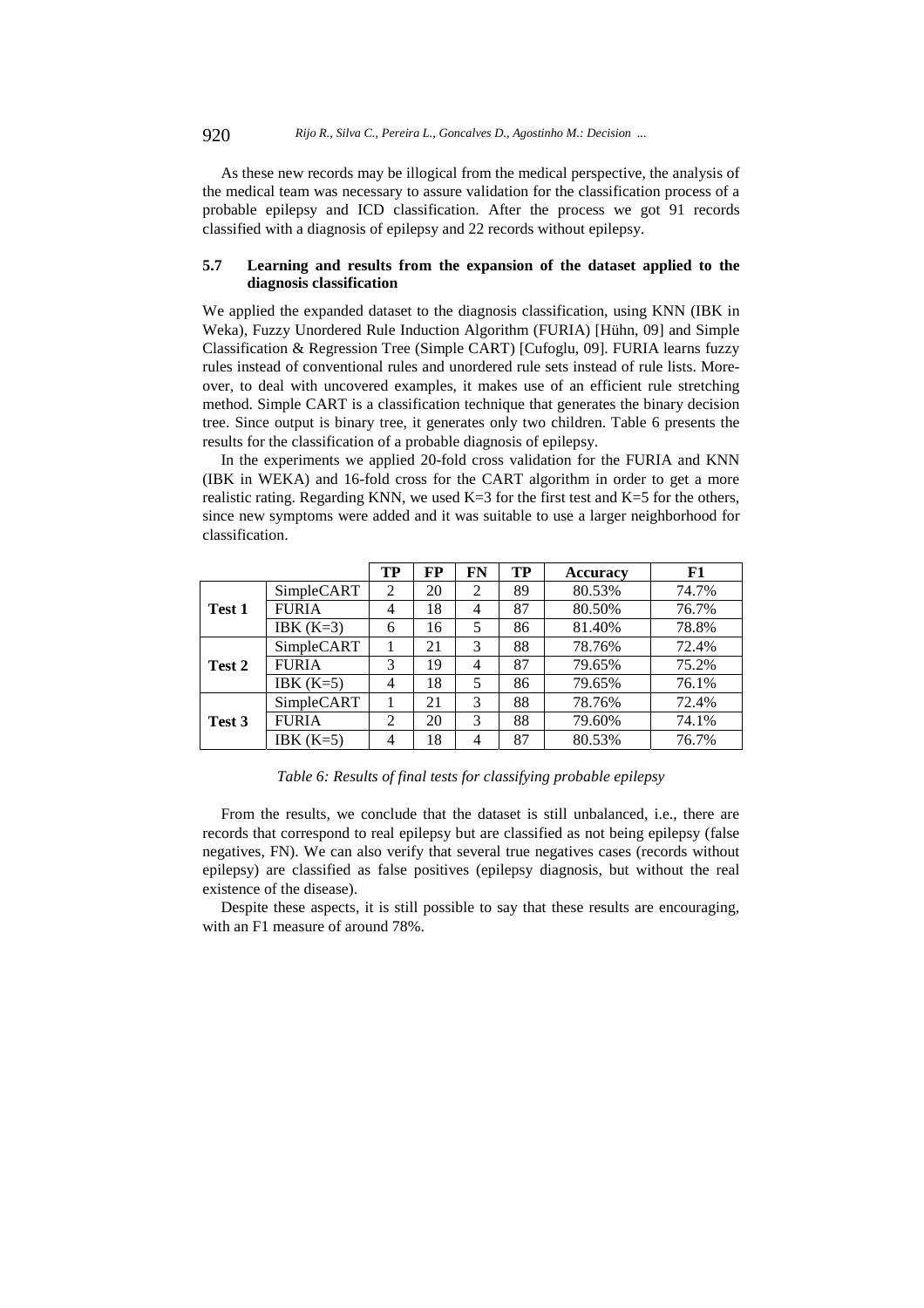# **6 Conclusions and Future Work**

This paper proposes a process to support pediatric physicians' decisions in the context of a real-world scenario of epilepsy diagnosis. The proposed approach uses real health records as source, pre-processing steps that use NLP, followed by the definition of interpretable models that can be used in existent scenarios.

To suitably test the proposed framework, a real-world dataset was constructed using real anonymous health records. Moreover, a strategy for expanding the dataset was put forward, resulting in a six-times larger dataset.

Results so far show that the proposed framework shows good performance and clear interpretations, albeit the reduced volume of available training data.

Future work is foreseen in substantially enlarging the dataset, since having more records with other seizure type's classification, and providing the extraction of more relevant features will provide greater performance to the results. Additionally, it is important to continue to follow white-box approaches, since physicians are still apprehensive with this kind of technology because of its general low level of accuracy. We intend to apply FURIA and SimpleCART to the ICD-9 classification.

Finally, we intend also to classify the expanded dataset with ICD-9 and deal with dynamic issues associated with the online use of the framework.

### **Acknowledgements**

The authors would like to thank to the pediatric service of Centro Hospitalar Leiria-Pombal, namely to Hospital Santo André, which provided real anonymous patient records and participated with a clinical team in this research.

This work has been partially supported by the Portuguese Foundation for Science and Technology under project grant[s] PEst-C/ EEI/UI308/2011.

### **References**

[Armstrong, 11] Armstrong, D., Diagnosis and nosology in primary care. Sociology of Diagnosis, 2011. 73(6): p. 801–807.

[Berg, 10] Berg, A.T., et al., Revised terminology and concepts for organization of seizures and epilepsies: report of the ILAE Commission on Classification and Terminology. Epilepsia, 2010. 51(4): p. 676-685.

[Berner, 07] Berner, E. S. Clinical Decision Support Systems. Springer Science+ Business Media, LLC, 2007.

[Brown, 00] Brown, R.J. and M.R. Trimble, Dissociative psychopathology, non-epileptic seizures, and neurology. J Neurol Neurosurg Psychiatry, 2000. 69(3): p. 285-9.

[Caballero, 12] Caballero, I., Sánchez, L. E, Freitas, A., Fernández-Medina, E. HC+: Towards a Framework for Improving Processes in Health Organizations by Means of Security and Data Quality Management, Journal of Universal Computer Science, 2012. 18(12): p. 1703-1720.

[Chaovalit, 05] Chaovalit, P. and L. Zhou, Movie Review Mining: a Comparison between Supervised and Unsupervised Classification Approaches, in Proceedings of the 38th Hawaii International Conference on System Sciences, 2005.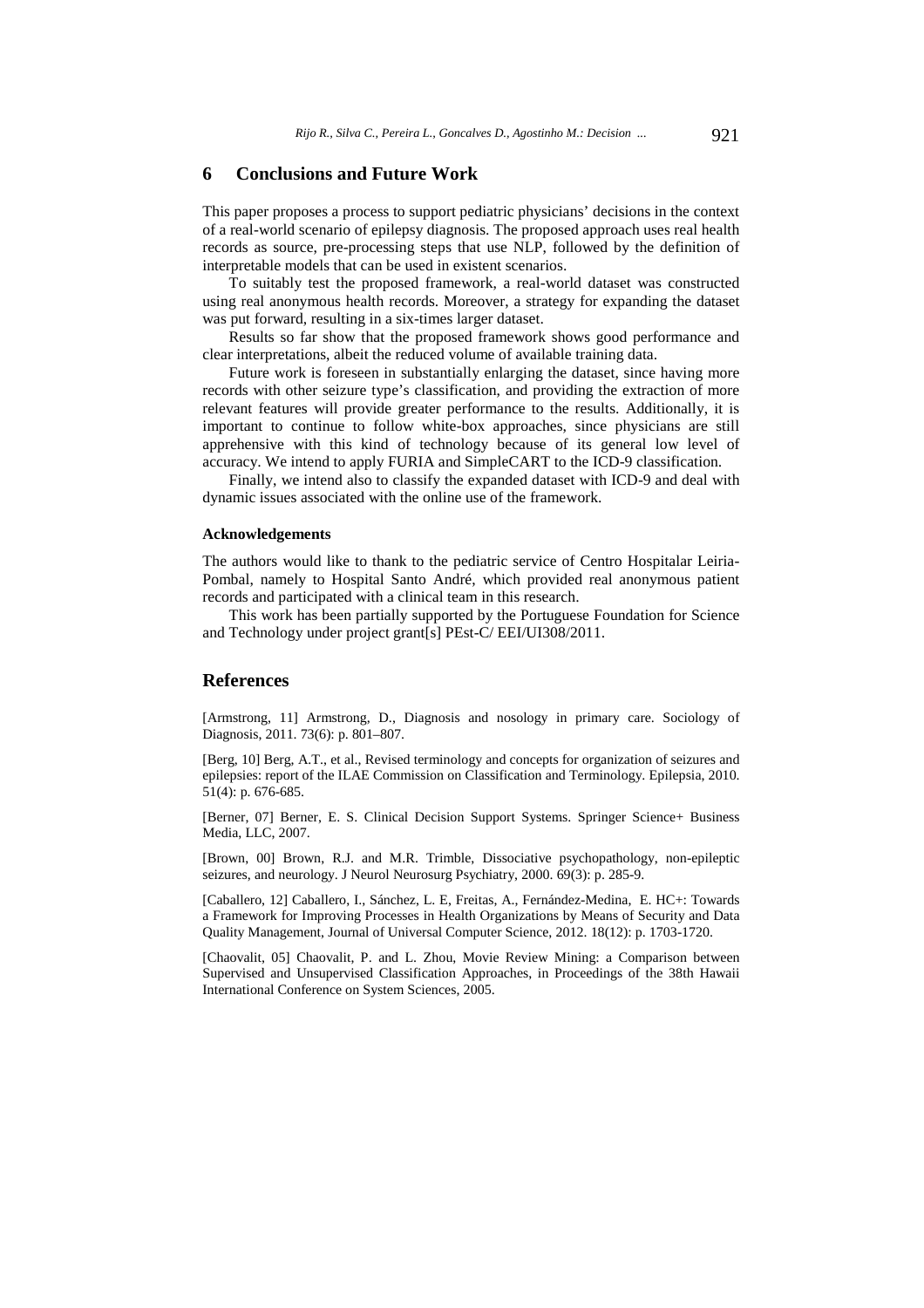[Coonan, 04] Coonan, K.M., Medical informatics standards applicable to emergency department information systems: making sense of the jumble. Academic Emergency Medicine, 2004. 11(11): p. 1198-1205.

[Cufoglu, 09] Cufoglu, A.; Lohi, M.; Madani, K., A Comparative Study of Selected Classifiers with Classification Accuracy in User Profiling. Computer Science and Information Engineering, 2009 WRI World Congress, 2009. .3: p.708-712

[Davis, 10] Davis, S.M., et al., Epilepsy in Children with ADHD: A Population-Based Study. Pediatric Neurology, 2010. 42(5): p. 325-330.

[Engel, 12] Engel, J., Seizures and Epilepsy. 2 ed2012: Oxford University.

[Fayyad, 96] Fayyad, U.M., Piatetsky-Shapiro, G. and Smyth, P. From Data Mining to Knowledge Discovery in Databases. AI Magazine, 1996. 17: p. 37-54.

[Feldman, 98] Feldman, R., Fresko, Y. Kinar, Y. Lindell, O. Liphstat, et al., Text mining at the term level, Proc. Of the 2<sup>nd</sup> European Symposium on Principles of Data Mining and Knowledge Discovery (PKDD'98), Nantes, France, September 23-26, 1998.

[Fernandes, 13] Fernandes, G., Ward, S., and Araújo, M., Identifying useful project management pratices: A mixed methodology approach. International Journal of Information Systems and Project Management, 2013, 1(4): p.5-21

[Fogoros, 13] Fogoros, R.N. The Misdiagnosis of Epilepsy. 2009 May 20th 2013. Available from: http://heartdisease.about.com/b/2009/08/07/the-misdiagnosis-of-epilepsy.htm.

[Han, 06] Han, J. and M. Kamber, Data Mining Concept and Techniques 2ed, 2006, San Francisco: Morgan Kaufmann.

[Hearst, 99] Hearst, M.A., Untangling text data mining, In Proceedings of the 37th annual meeting of the Association for Computational Linguistics on Computational Linguistics (ACL '99). Association for Computational Linguistics, Stroudsburg, PA, USA, 1999. p. 3-10.

[Hammouda, 04] Hammouda, K.M. and M.S. Kamel, Efficient Phrase-Based Document Indexing for Web Document Clustering, in IEEE Transactions on Knowledge and Data Engineering, 2004. p. 1279-1296.

[Hoerbst, 10] Hoerbst, A. and E. Ammenwerth, Electronic Health Records. Methods of Information in Medicine, 2010.

[Holden, 05] Holden, E.W., et al., Developing a Computer Algorithm to Identify Epilepsy Cases in Managed Care Organizations. Disease Management, 2005. 8(1): p. 1-14.

[Hühn, 09] Jens Hühn and Eyke Hüllermeier, FURIA: an algorithm for unordered fuzzy rule induction. Data Mining and Knowledge Discovery, 2009. 19(3): p. 293-319.

[Jaspers, 10] Jaspers, M. W. M., Smeulers, M., Vermeulen, H., & Peute, L. W. Effects of clinical decision-support systems on practitioner performance and patient outcomes: a synthesis of high-quality systematic review findings. Journal of the American Medical Informatics Association, 2010. 18: p. 327-334.

[Karanikolas, 03] Karanikolas, N.N. and C. Skourlas, Shifting from legacy systems to a data mart and computer assited information resources navigation framework. CEIS 2003 - Databases And Information Systems Integration, 2003: p. 300-305.

[Krallinger, 05] Krallinger, M., Ramon, A-A., and Valencia. A., Text mining approaches in molecular biology and biomedicine. Drug discovery today: biosilico, 2005. 10(6): p.439-445.